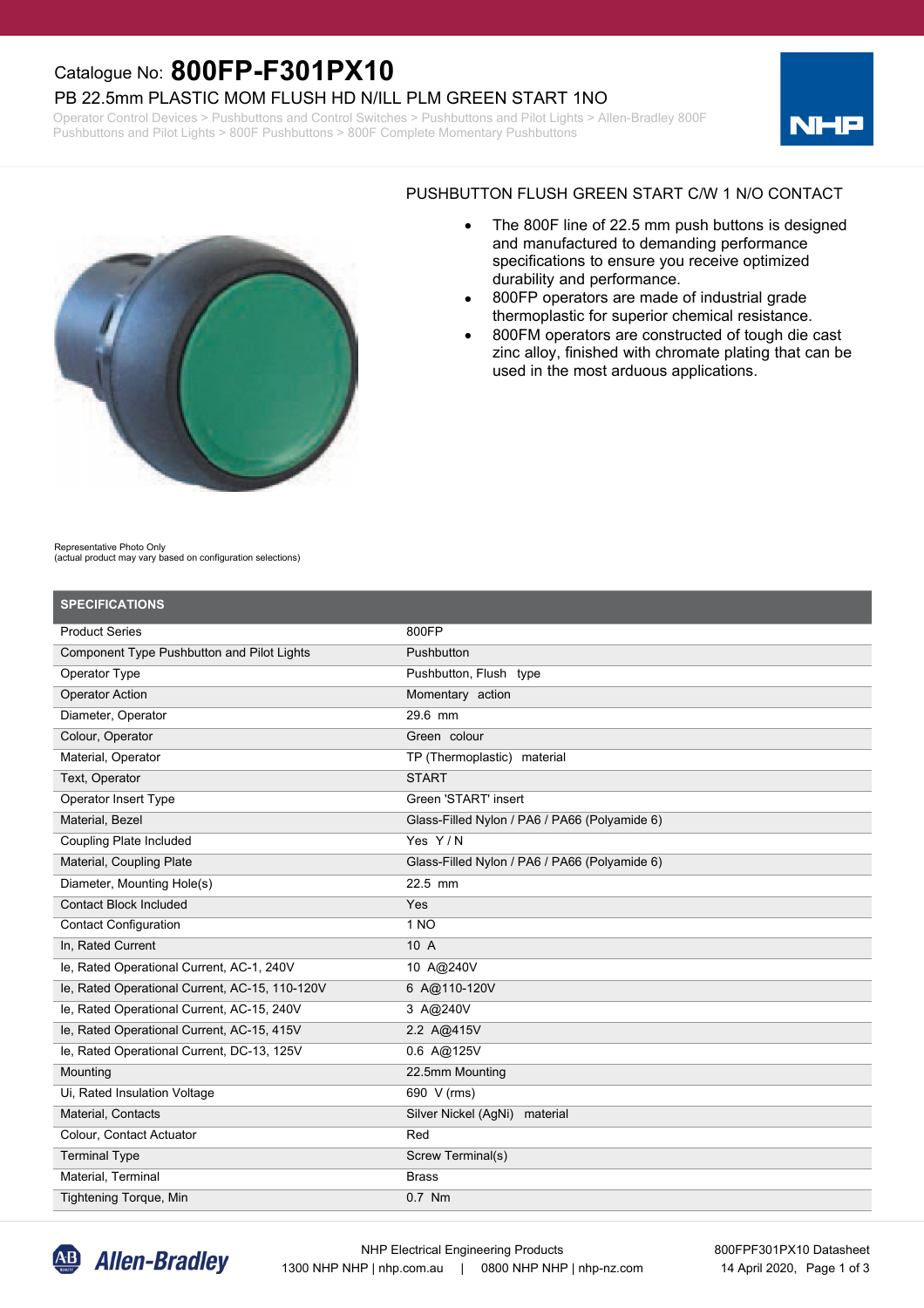# Catalogue No: **800FP-F301PX10**

## PB 22.5mm PLASTIC MOM FLUSH HD N/ILL PLM GREEN START 1NO

Operator Control Devices > Pushbuttons and Control Switches > Pushbuttons and Pilot Lights > Allen-Bradley 800F Pushbuttons and Pilot Lights > 800F Pushbuttons > 800F Complete Momentary Pushbuttons



| Tightening Torque, Max                     | 0.9 Nm                                                                                                       |
|--------------------------------------------|--------------------------------------------------------------------------------------------------------------|
| Material, Spring                           | <b>Stainless Steel</b>                                                                                       |
| <b>Operating Force</b>                     | 5 N                                                                                                          |
| Linear Travel to Actuation                 | $2.5$ mm                                                                                                     |
| Pickup Voltage                             | 17 <sup>V</sup>                                                                                              |
| Pickup Current                             | 5 mA                                                                                                         |
| Ith, Thermal Current, Open                 | 10 A                                                                                                         |
| Wire / Conductor Size (Min)                | $0.75$ mm <sup>2</sup> min                                                                                   |
| Wire / Conductor Size (Max)                | $2.5$ mm <sup>2</sup>                                                                                        |
| Dielectric Strength                        | 2.5kV for 1 minute                                                                                           |
| Recommended Fuse Current Rating            | 10 A                                                                                                         |
| Fuse Characteristic Type(s)                | gL/gG                                                                                                        |
| Illuminated                                | No Y/N                                                                                                       |
| <b>Tightening Torque, Nominal</b>          | 1.7 Nm                                                                                                       |
| <b>Mechanical Service Life</b>             | 10000000 cycles                                                                                              |
| RoHS Approved                              | Yes                                                                                                          |
| <b>CE Marked</b>                           | Yes                                                                                                          |
| Operating Temperature, Max                 | 70 °C max                                                                                                    |
| Operating Temperature, Min                 | -25 $\degree$ C min                                                                                          |
| Storage Temperature, Max                   | 85 °C max                                                                                                    |
| Storage Temperature, Min                   | -40 °C min                                                                                                   |
| Relative humidity, min                     | 50 %RH                                                                                                       |
| Relative Humidity, Max                     | 95 %RH                                                                                                       |
| IP Rating                                  | IP66<br>IP <sub>65</sub>                                                                                     |
| Shock Acceleration (Max.)                  | 100g                                                                                                         |
| Shock Duration (Max.)                      | $11$ ms                                                                                                      |
| Vibration Acceleration (Max.)              | 10 $m/s2$                                                                                                    |
| Vibration Displacement (Peak to Peak Max.) | 1.52 mm                                                                                                      |
| Vibration Frequency, Operational (Max.)    | 2000 Hz                                                                                                      |
| Vibration Duration (Max.)                  | 180 min                                                                                                      |
| <b>Standards Compliance</b>                | <b>NEMA ICS-5</b><br><b>UL 508</b><br>EN 60947-1<br>EN 60947-5-1<br>EN 60947-5-5<br>IEC 60947-1<br>ISO 13850 |
| Certifications                             | <b>UR</b><br>UL<br><b>CSA</b><br>CCC<br>CE<br><b>RoHS</b>                                                    |

Shipping Approvals

ABS (American Bureau of Shipping)